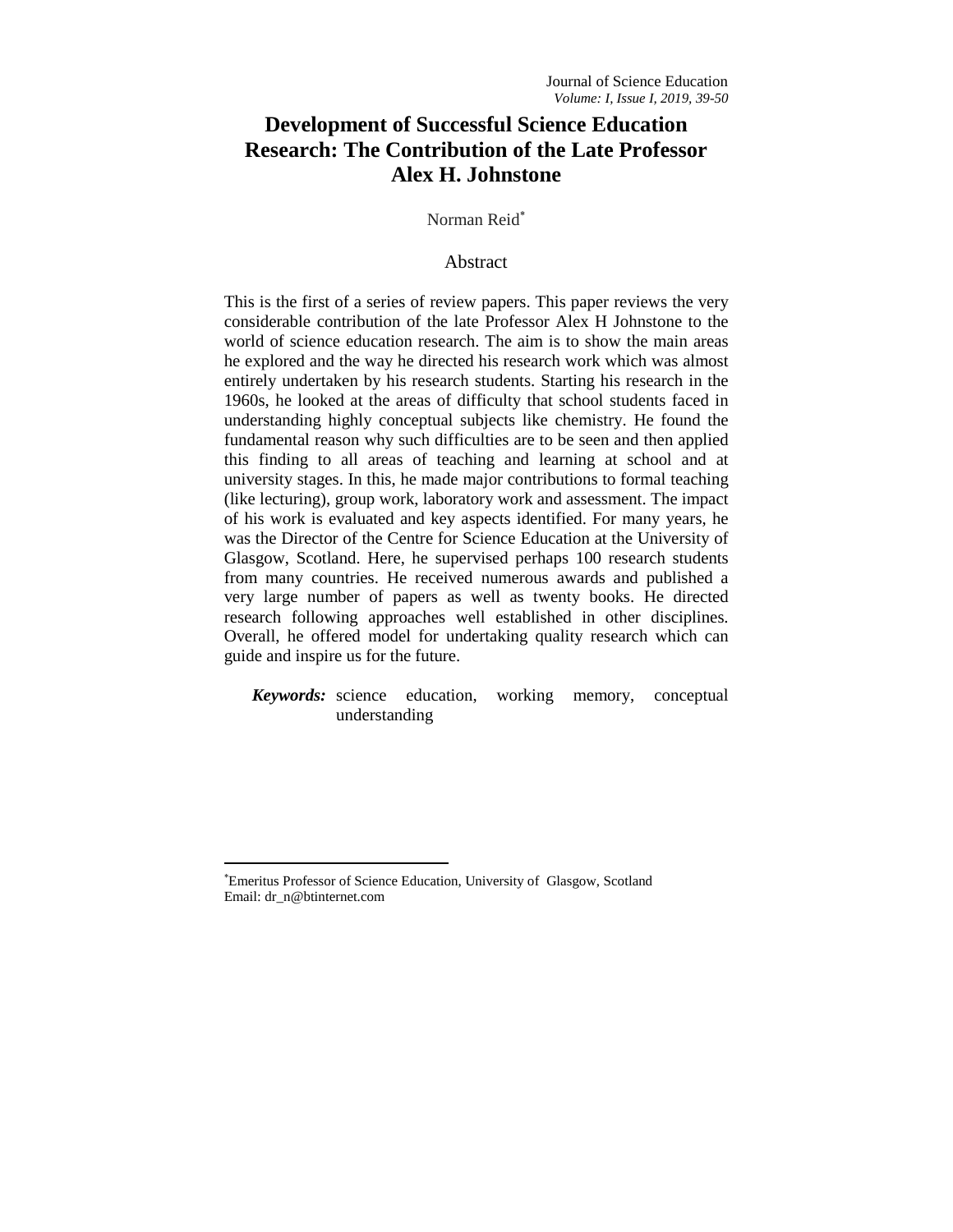## **Introduction**

After a long and illustrious career, Professor Johnstone died in December 2018 at the age of 87. After 13 years teaching chemistry at school level, Professor Johnstone was invited to start research programmes which explored the learning of chemistry and related subjects. Professor Johnstone was required to teach university chemistry but directed research in the learning of disciplines like chemistry, at both school and university levels. Professor Johnstone was the founding Director of the Centre for Science Education at the University of Glasgow, a Centre with international status. After transfer from the Faculty of Science to the Faculty of Education, it was undermined and closed by that Faculty, the world losing one of its best educational research centres.

Professor Johnstone published around 140 research papers, mostly in primary international status journals along with over 20 books. In addition, he contributed several book chapters, monographs, sets of teaching materials along with many reports, reviews and working papers. Professor Johnstone was a much sought-after international conference speaker, generating a vast range of conference proceedings. Professor Johnstone was recognised in many countries beyond his native Scotland with top awards for his services to education research. These included: the Nyholm Medal of the Royal Society of Chemistry, the Mellor Medal of the Royal Australian Chemical Institute, the Illuminati Gold Medal of the Italian Chemical Society, the Brasted Medal of the American Chemical Society, the Verhagen Titular Chair of the University of Limburg, Belgium.

A symposium took place in September, 2018 at Warsaw to celebrate his contribution to educational research in the sciences. The impact of his research is difficult to overstate. His papers - even his early papers are cited repeatedly. His clear, creative insights – all based on tight research evidence linked to extensive teaching experience – have changed the teaching of the sciences at university levels in major ways. Sadly, his work has not been taken up so much in schools where school teachers are often mandated to follow procedures and practices that are frequently inconsistent with research evidence. Nonetheless, his major school textbooks did make a major impact for many decades.

## **Objectives of This Series of Reviews**

This paper seeks to review what we can learn today from Johnstone's remarkably successful career in science education research. We shall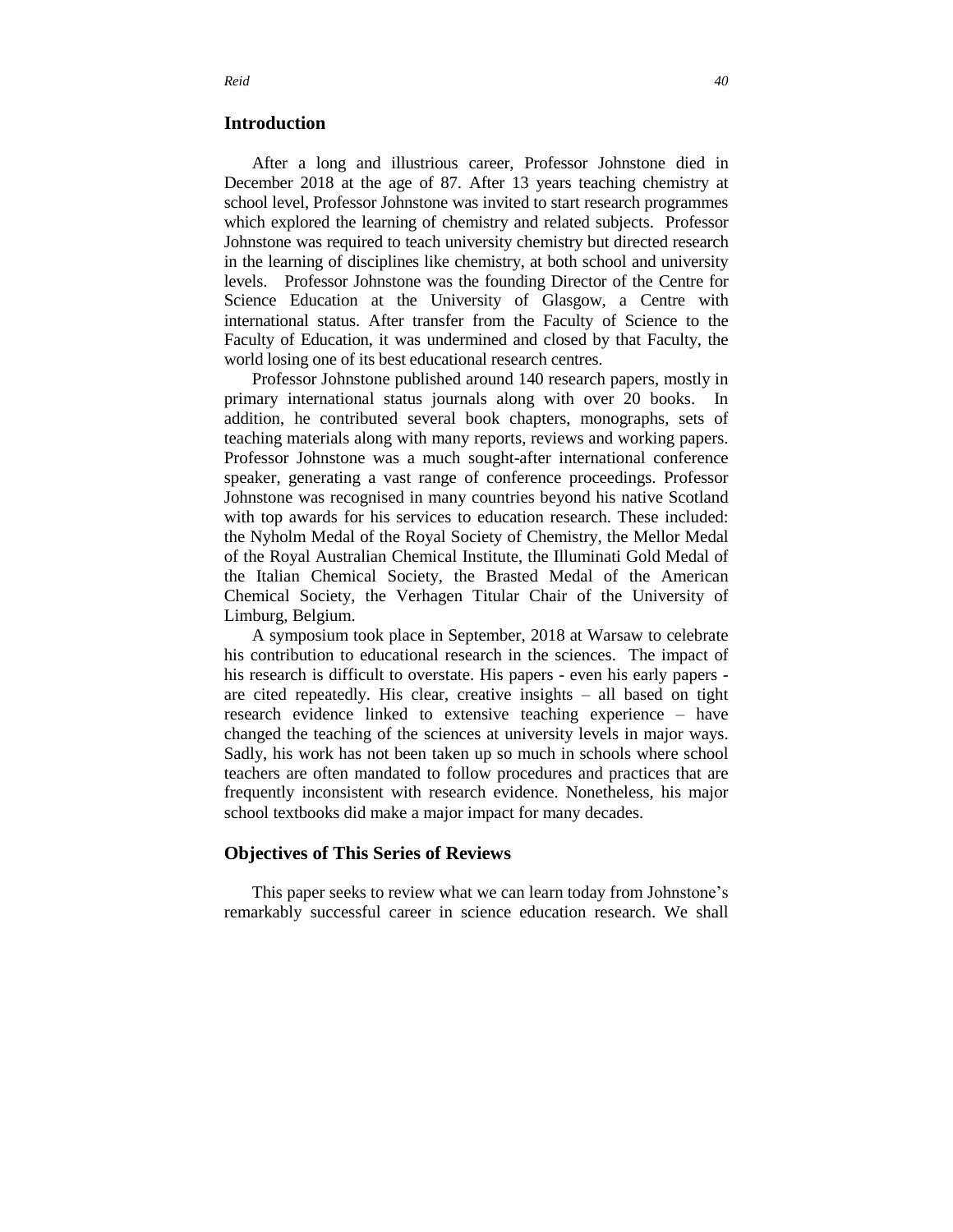consider how Professor Johnstone reached some of his major breakthroughs, where these made an impact, and the kinds of strategies he employed in his research programmes. In subsequent reviews, we shall look at some of his specific findings which are widely considered to have revolutionised the way learning is understood today (Figure 1).



*Figure 1*: Themes for forthcoming reviews

Johnstone based his findings on tight research evidence and the set of reviews offered here (and subsequent issues) will reflect this. Each review will consider the research evidence but, as appropriate, will then update this by reference to later studies. The aim is that each review can generate an agenda for action for future research, based closely on what is now known.

## **The Approach to Research**

It is interesting to observe that, throughout the world today, much educational research is often not conducted in schools of education and faculties of education. There are major programmes of research being undertaken within subject departments in universities worldwide. These range from engineering and medical research related to learning in these areas, as well as much educational research in the major science disciplines, mathematics, and the learning of languages. Alongside this, there are numerous educational research centres where the centre works across several university departments. The former Centre for Science Education at the University of Glasgow worked right across all the subject disciplines in the Faculty of Science. Its international impact over several decades is difficult to underestimate but its approaches differed markedly from those employed in typical education faculties. Professor Alex H Johnstone was the first director of this centre and this set the high standards of the centre.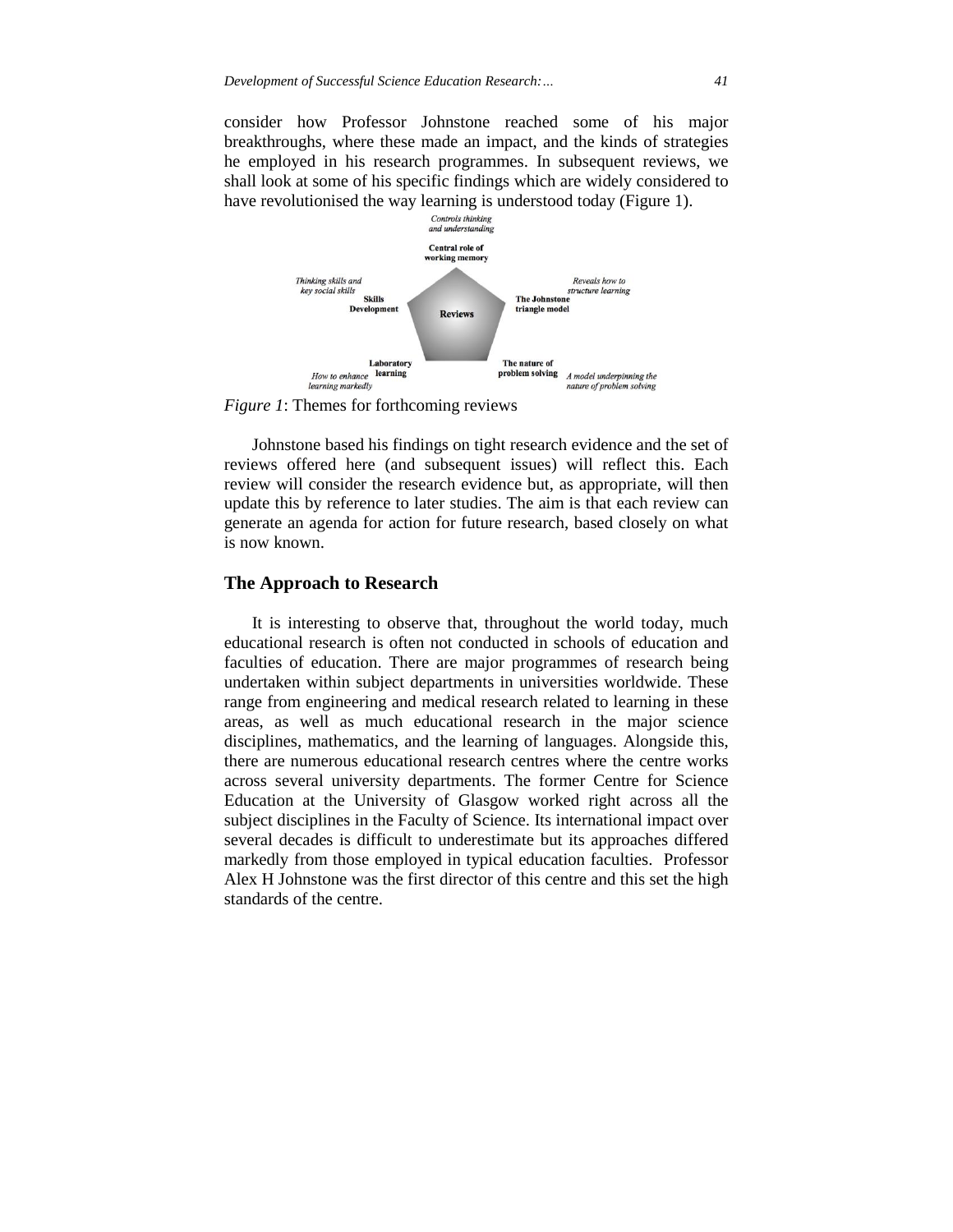*Reid 42*

Overall, the research approach developed by Johnstone reflected much worldwide research in university subject departments but, in this, Professor Johnstone was an international pioneer. Professor Johnstone never lost the centrality of the learners in his research enquiries. In simple terms, his educational research often grew out of his teaching practice. Professor Johnstone was an acute observer, highly creative in his thinking but Professor Johnstone also had a deep empathy for learners. Professor Johnstone always responded positively when learners approached him when they were facing difficulties.

## **Developing Research**

In the late 1950s, as a young school teacher, Johnstone had a major input into the development of a new national curriculum in chemistry (Curriculum Papers 512, 1962) for all Scottish Schools. Scotland has one of the oldest education systems in the world and is European in structure (like the International Baccaleaurate) but very different from its neighbour England. In Scotland, 95% of all students attend state comprehensive schools, a system that works well. The curriculum of 1962 was incredibly successful and the enduring popularity of chemistry (along with the other sciences and mathematics) in Scotland owes much to this work (Johnstone, 1974). Working with a colleague, Professor Johnstone developed a set of school textbooks (Johnstone and Morrison, 1964-69) which changed the entire way chemistry was taught throughout his country. Professor Johnstone was also deeply involved with the difficult area of assessment and this generated another book (Johnstone*et al.,* 1970) as well as numerous reports and papers (eg. Bahar e*t al.,* 1999).

Based on the then known findings, Professor Johnstone worked with a colleague in developing a school-university text focussing on the difficult area of thermodynamics. This made the entire area accessible for learners (Johnstone and Webb, 1977). Later, in 1980, along with two colleagues he developed another school textbook which brought in findings from his research in influencing the way chemistry was presented (Johnstone*et al.,* 1980). This is perhaps the first school textbook in which the way the material was presented was based on research evidence related to understanding.

In all this, his aim was to develop conceptual understanding, at a level which allowed learners to be able to apply ideas, appreciating how they could be applied in wider society. In his curriculum thinking, Professor Johnstone was well ahead of his contemporaries. Sadly, many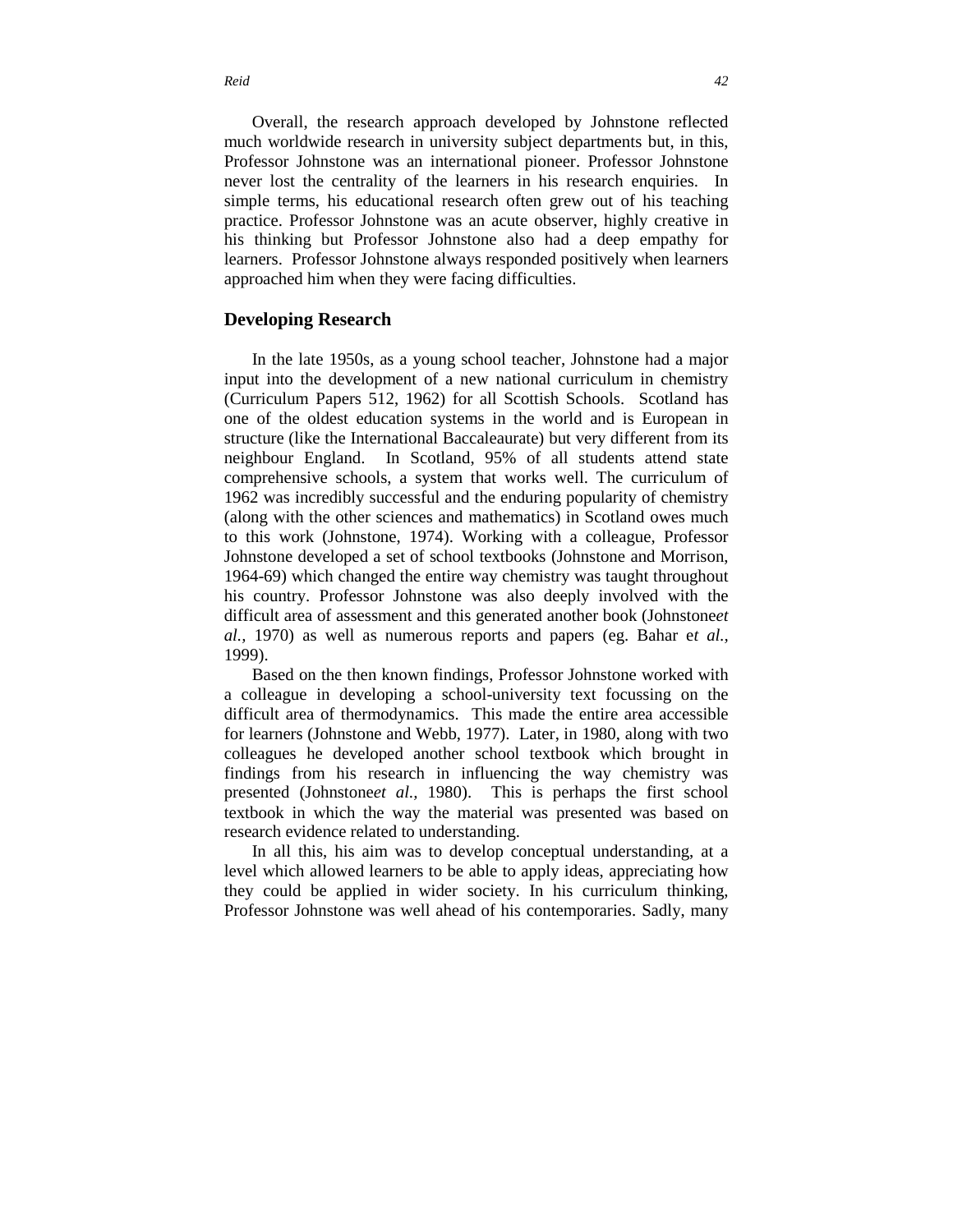of his remarkable insights were lost as the educational establishment reverted to traditional (and often less effective) ways of presenting subject material.

## **Formal Research**

In 1969, Professor Johnstone started by considering where the school learners were finding it difficult to achieve understanding (Johnstone and Sharp, 1979). Professor Johnstone then took on many PhD students. Professor Johnstone allocated to each an area of known difficulty, with the goal in trying to find out how to reduce the difficulties in gaining understanding. For example, Johnstone and Percival (1976) started to look at lecturing and this was followed up by Johnstone and Su (1994). Johnstone and Mahmoud (1980) employed a simple way to pinpoint topics of difficulty, a method which was later applied in Pakistan in mathematics (Ali and Reid, 2012). Numerous useful insights were uncovered until, in the early 1980s, a PhD student saw patterns in her data that pointed to the underlying reason for the difficulties (Johnstone and Kellett, 1980). His following PhD student tested her hypothesis and confirmed that she was correct (Johnstone and El-Banna, 1986, 1989). This work has been summarised in numerous places (Johnstone 1991, 1997, 2000a,b).

Alongside this, Johnstone considered the area of attitudes in relation to learning in the sciences. Again, he allocated various projects to PhD students and, in one study, the way attitudes in relation to learning in the sciences changed from about the age of 10 to about age 14 was followed (Hadden and Johnstone, 1982, 1983a,b). This pinpointed precisely where the problems lay. It is interesting to note that this work was based on findings from a previous PhD student which, in turn, built on the findings from a previous Masters thesis (a Masters by research). The work was later followed up and expanded in Physics (Reid and Skryabina, 2002, 2003).

These studies illustrate the way good research is undertaken in most subject areas in universities. The research director or supervisor allocates the projects, usually following discussions with the student. Johnstone never employed projects proposals, he never set up research questions and he never expected methodology chapters in the theses his students wrote. This is why the outcomes from PhD programmes in the sciences and related disciplines are so successful. The supervisor is aware of what is known and where there are problems yet to be addressed. An intending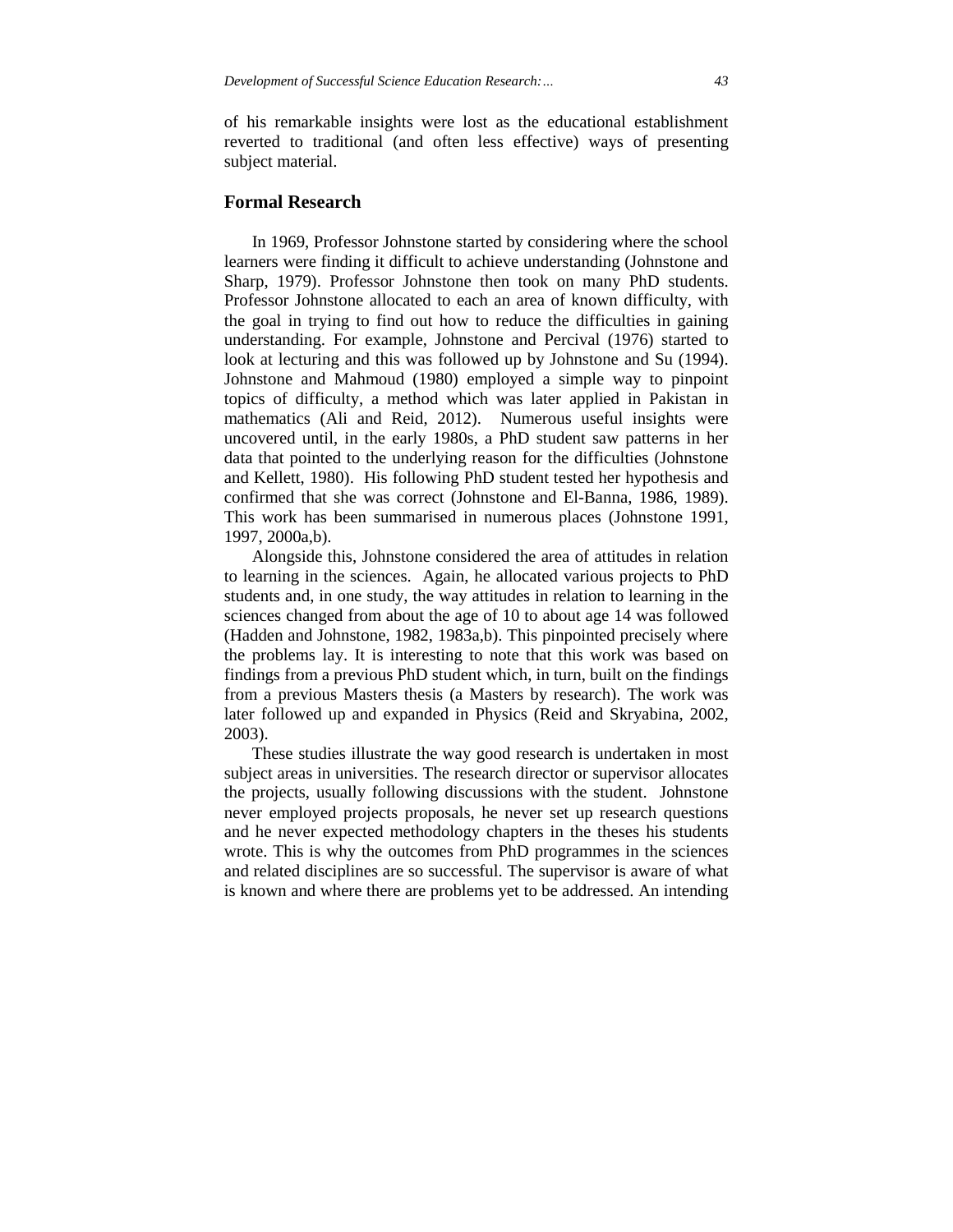Similarly, research questions more or less pre-determine what is going to be found and often this makes research trivial. Johnstone expected students to make genuine findings and that these findings would be sufficiently generalisable and important that they would be readily published in international journals. Most of his papers in such journals were co-authored with his PhD students (typical in most other university discipline areas). It is interesting to note the way he attracted research students from all over the world, his reputation as an outstanding supervisor being very well established.

If we look closely at methodology chapters in most theses in education, much of what is written is trivial and obvious, with thesis after thesis simply repeating each other. Johnstone never directed projects that simply gathered the opinions of others by means of questionnaires, interviews and focus groups.

When looking at attitudes in relation to science, Johnstone sometimes employed questionnaires or interviews but we need to recognise that attitude measurement is very different from the collation of perceptions. Thus, Johnstone never directed any research that simply looked at perceptions which are simply collated opinions. Indeed, in the same way that medical research aims to bring benefit for future patients, educational research must aim to bring benefits to future learners. Johnstone succeeded in an amazing way. Most PhD studies in education (and much educational research in general) rarely achieve this.

One of the great successes in much research in universities today is that it allows the research to move into the genuinely unknown. Research projects change and develop in ways that cannot be predicted or planned. Sadly, the widespread use of '*project proposals'* in education more or less closes the door to this genuine open-ness. Johnstone rejected this approach completely and Professor Johnstone rigorously applied the highest standards of research into the field of education and, as a result, made some amazing discoveries (eg. Johnstone*et al.,* 1981; Johnstone and Reid, 1981; Johnstone, 1983; Byrne and Johnstone, 1987; Johnstone and El-Banna, 1989; Johnstone, 1991; Johnstone and Al-Naeme, 1991; Johnstone*et al.,* 1994, 1998; Bahar*et al.*, 2000).

Over the years, Johnstone supervised perhaps about 100 research students. The theses that were generated by his students are frequently consulted by other researchers. Indeed, on many occasions, a PhD student starting work with him would be given a previous thesis, with the instructions to think about the possible next stages of enquiry arising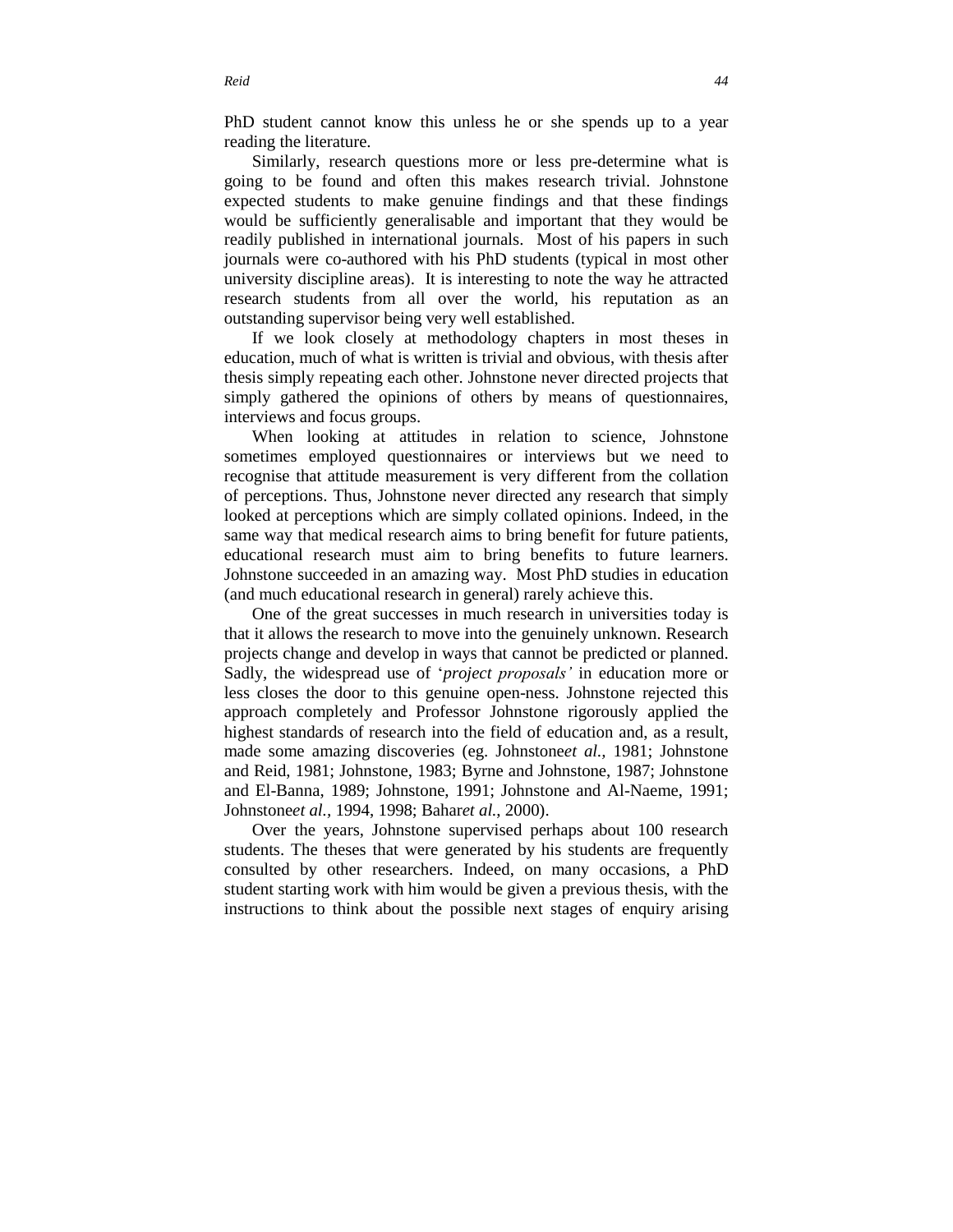from this previous work. In this way, PhD studies developed from each other to make a coherent whole. Sadly, this approach is rare in education today where the use of research proposals generate projects that rarely form a coherent whole with other studies.

It is also interesting to note the citation rates for many of his papers. The most cited papers are the ones which directly affect the practicalities of teaching. The number of citations, even of his older papers, is remarkable, indicating that the work is still seen as highly useful. In his later years, Professor Johnstone expressed amazement at the endless requests from all over the world for electronic off-prints of his papers, even his earliest papers.

## **Real Research**

Johnstone understood the nature of real research. It had to be conducted with the same rigour that is used in other subject areas. It moves into the unknown where it is impossible to predict what might be found. What marked out the work of Johnstone in science education was the way he used his ongoing teaching experience to identify key issues. Professor Johnstone focused relentlessly on the learner and how to bring benefit to future learners.

Professor Johnstone never became side-tracked with '*theories*'. The word *'theory*' is confusing in that it has multiple meanings. Education texts often use the word in multiple ways, often leaving readers bewildered. In fact, many so-called educational '*theories*' are often little more than the opinions, lacking a tight evidential basis. The excellent book by Aubrey and Riley (2016) illustrates the wide variation in the way the word is used.

Professor Johnstone never asked his students to collate perceptions gathered through questionnaires, interviews or focus groups: he saw that these merely gathering opinions. Professor Johnstone always aimed at gaining insights that had potential to benefit future learners. Professor Johnstone listened to his chemistry students. Professor Johnstone listened to his PhD students, most of whom were experienced teachers or lecturers. Professor Johnstone was always prepared to allow a PhD study to move in unexpected directions. Professor Johnstone took risks in seeking new ways to make useful measurements. Professor Johnstone stressed the essential nature of validity in interpreting all measurements, leaving reliability largely to look after itself (it usually does - see Reid, 2003). Professor Johnstone certainly never resorted to spurious statistics to support reliability.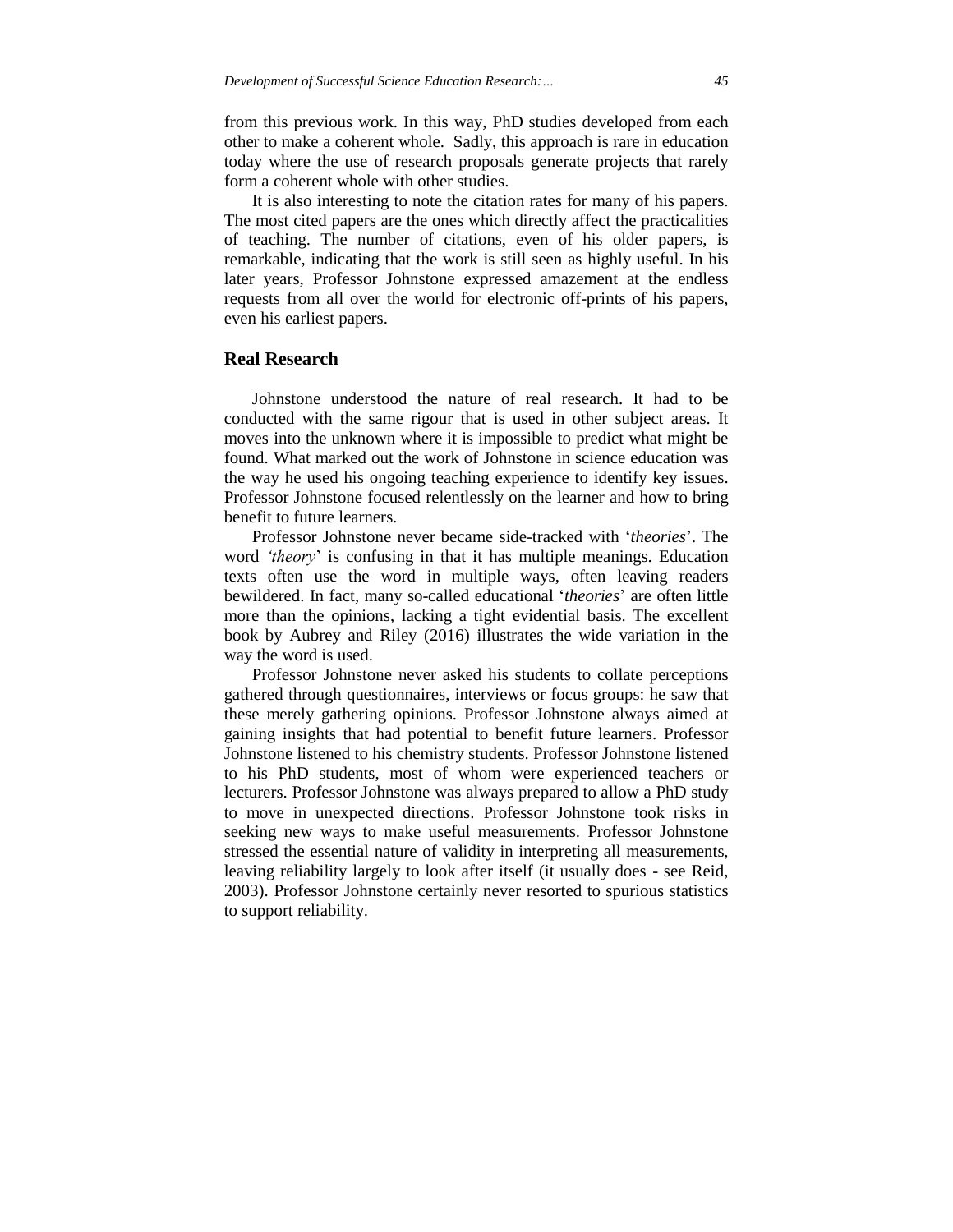## **Impact**

It is a worldwide observation that educational research rarely brings about any changes in teaching and learning in schools (Slavin, 2002; Gardner, 2011). Equally, it is interesting to observe, at least in science education and related areas, that research has made a very positive effect on university teaching and learning. One example relates to university laboratory work. In the 1990s, on the basis of what research had revealed about the central role of working memory in all learning, Johnstone predicted that specific strategies would enhance learning in university laboratories. Two PhD students tested this in different ways, one in physics, one in chemistry, with evidence that marked improvements in understanding had been generated (Johnstone*et al.,* 1994, 1998). A later review monograph looked at what was happening across universities in chemistry laboratory learning in three countries and found that the findings of Johnstone related to laboratory work in chemistry were being applied widely (Carnduff and Reid, 2003).

Johnstone recognised that school teachers are rarely free to implement research findings. They do not design the curricula, they do not control the textbooks, they do not design the assessment in national examinations and they do not even determine the resources available to them. There is evidence to show that when school teachers are given some genuine freedoms, then the outcomes for learners can be enhanced (Ali and Reid, 2012).

## **Key Messages for Today**

Johnstone wrote several papers that are worth studying in some detail. His writing showed great clarity, with the absence of meaningless jargon and spurious abstraction. For example, his paper on pre-learning in physics laboratories is an example of outstanding clarity (Johnstone*et al.,* 1998) while his incisive thinking and clarity of expression can be seen in Johnstone (2000).

Professor Johnstone employed statistics with great care and only employed it when appropriate. Professor Johnstone gained his central findings on limited working memory capacity by an elegant approach (Johnstone and El-Banna, 1986, 1989). In addition, Professor Johnstone was highly creative in making measurements (Johnstone *et al.*, 1994).

Professor Johnstone carefully avoided assuming any *'theoretical'* position (which can bias deductions), also avoiding the use of research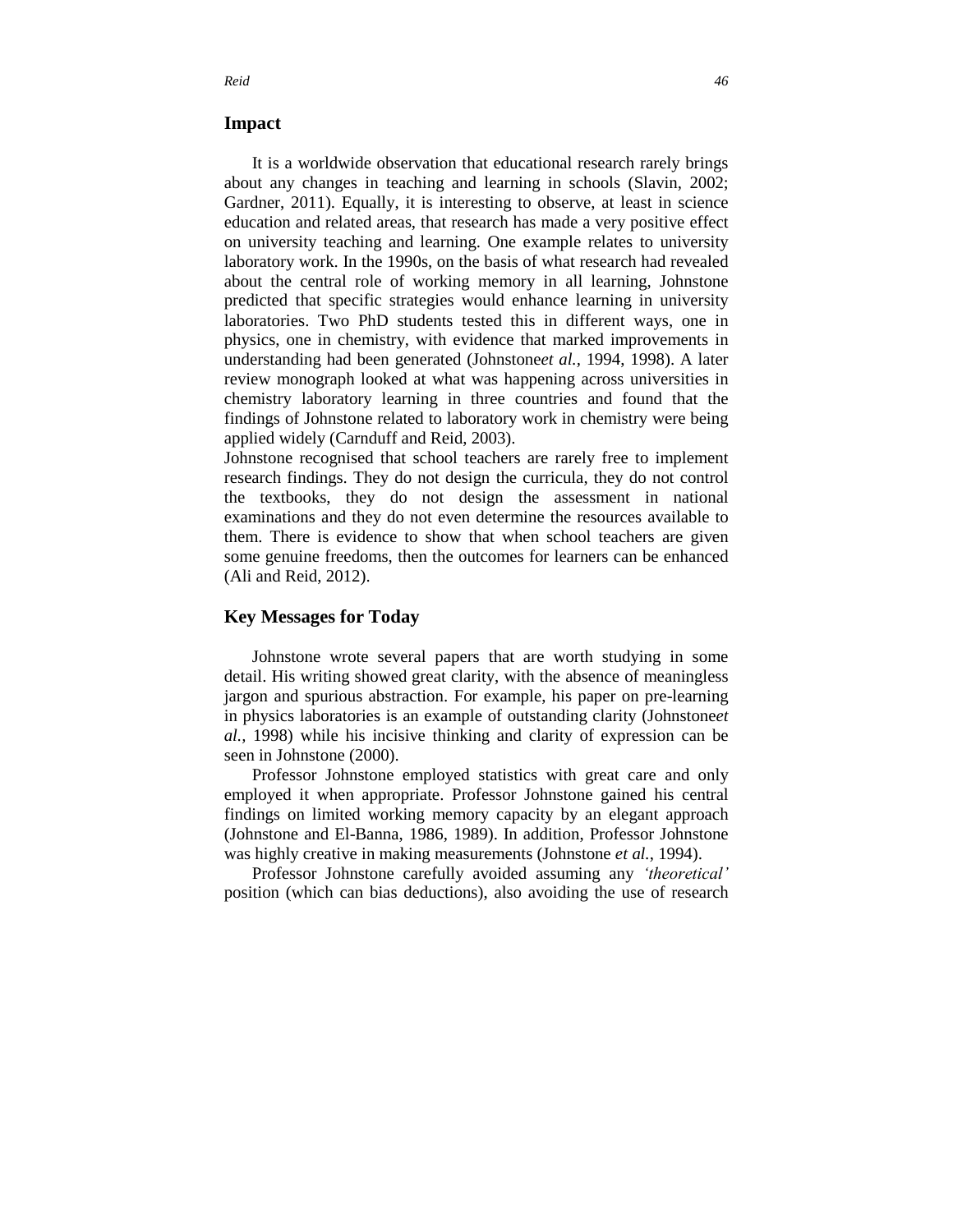proposals, research questions, hypotheses, as well as methodology chapters. These can be shown to be restrictive and counter-productive.

Professor Johnstone drew his conclusions based tightly on evidence, with clear evidence of validity (although he rarely used the word). This can be seen in the way data were analysed in the three papers related to attitudes to science (Hadden and Johnstone (1982a, b; 1983). In these papers, Professor Johnstone did not make the statistical errors which are common in many education papers in the handling of ordinal data.

Professor Johnstone directed projects with students and they learned how to do research by *doing* research. The projects undertaken were directly relevant to the actual practice of teaching and learning and were likely to offer insights that might enhance future learning. A study of the titles of collations of these theses with the titles of the papers that came directly from them confirms the kind of work he directed so successfully.

## **Conclusion**

Overall, Alex H Johnstone brought the rigorous research approaches common in most scientific research and applied these in seeking to gain new insights on all aspects of learning in the sciences and related subject disciplines. He based his research on the needs and aspirations of students, school and university students. Professor Johnstone communicated his findings, verbally and in writing, with great clarity. Professor Johnstone allowed his creative mind, his endless sense of humour and his love of learning to inspire large numbers of researchers worldwide and brought enormous benefits to successive generations of learners. His standards, his humanity and his rigorous approaches give us a model for today and we have a responsibility to build his findings for the benefit of future students.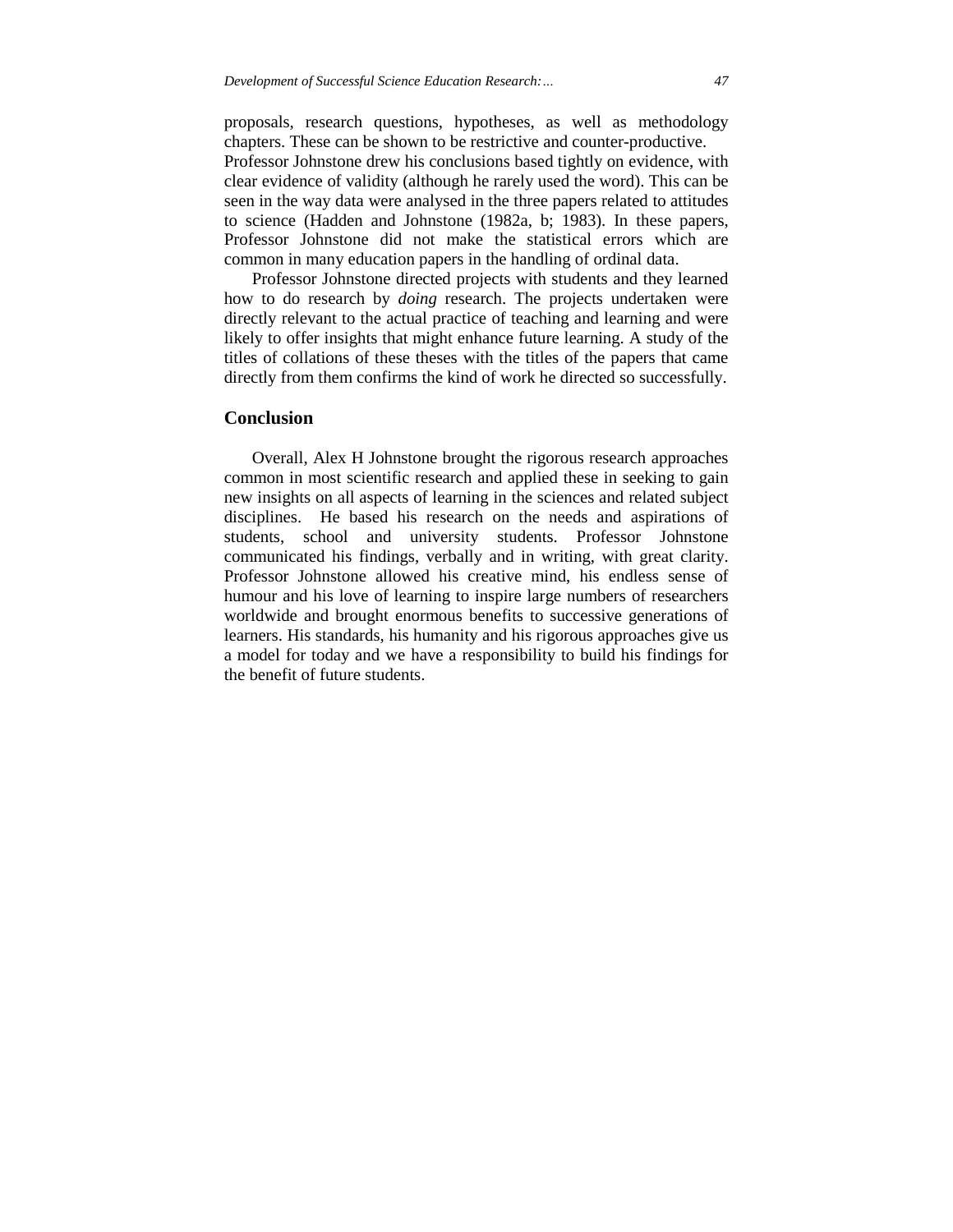#### References

- Ali, A.A. & Reid, N. (2012). Understanding Mathematics: Some Key Factors, *European Journal of Educational Research*, *1*(3), 283-299.
- Aubrey, K. & Riley, A. (2016) *Understanding and Using Educational Theories*, California: Sage Publications.
- Bahar, M., Johnstone, A.H. & Hansell, M.H. (1999).Revisiting Learning Difficulties in Biology, *Journal of Biological Education*, *33*(2), 84- 87.
- Bahar, M., Johnstone, A.H. & Hansell, M.H. (2000).Structural Communication Grids: a valuable assessment and diagnostic tool for science teachers, *Journal of Biological Education*, *34*(2), 87-89.
- Byrne, M.S. & Johnstone, A.H. (1987). Critical Thinking and Science Education, *Studies in Higher Education*, *12*(3), 1325-39.
- Carnduff, J. & Reid, N. (2003). Enhancing undergraduate chemistry laboratories: pre-laboratory and post-laboratory exercises, London: Royal Society of Chemistry.
- Curriculum Papers 512 (1962). *Alternative chemistry for ordinary and higher grade*, Dalkeith, Edinburgh: Scottish Examination Board.
- Gardner, J. (2011). Educational Research: what to do about impact! *British Educational Research Journal*, *37*(4), 543-561.
- Hadden, R.A. & Johnstone, A.H. (1982a). Primary School Pupils' Attitude to Science: The Years of Formation, *European Journal of Science Education,4*(4), 397- 407.
- Hadden, R.A. & Johnstone, A.H. (1982b). Secondary School Pupils' Attitude to Science: The Year of Erosion, *European Journal of Science Education,5*(3), 309- 318.
- Hadden, R.A. & Johnstone, A.H. (1983). Secondary School Pupils' Attitude to Science: The Year of Decision, *European Journal of Science Education, 5*(4), 429- 438.
- Johnstone, A.H. (1974). Evaluation of Chemistry Syllabuses in Scotland, *Studies in Science Education*, *1*(1), 21-50.
- Johnstone, A.H. (1983). Chemical Education Research Facts, Findings and Consequences, *Journal of Chemical Education*, *60*, 968-71.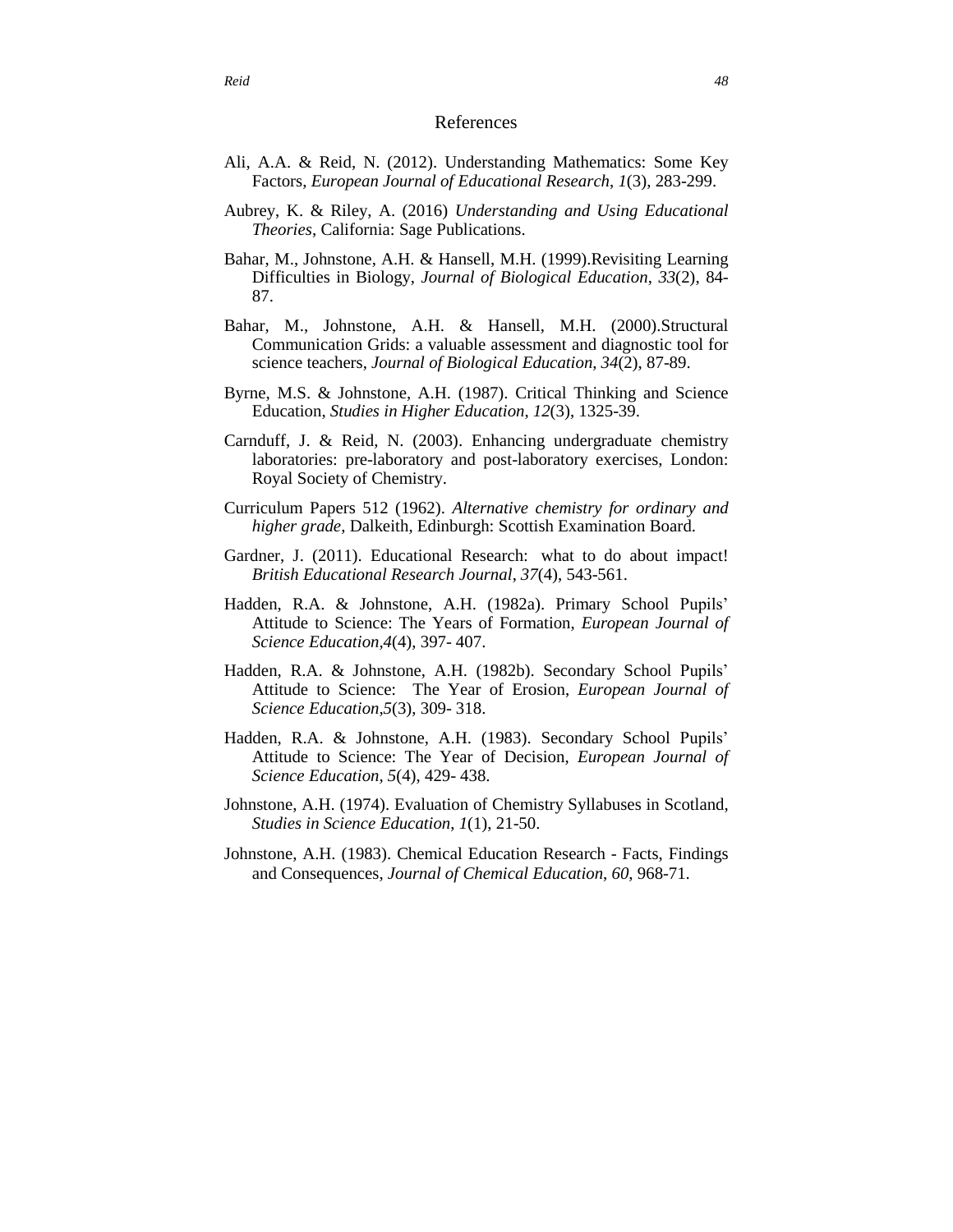- Johnstone, A.H. (1991). Why is Science Difficult to Learn? Things are Seldom What They Seem, *Journal of Computer Assisted Learning*, *7*, 5-83.
- Johnstone, A.H. (1997). Chemistry Teaching, Science or Alchemy? [the Brasted Lecture], *Journal of Chemical Education*, *74*(3), 262-268.
- Johnstone, A.H. (2000a). Chemical Education Research Where from Here?, *University Chemistry Education*, *4*, 32-36.
- Johnstone, A.H. (2000b).Teaching of Chemistry Logical or Psychological? *Chemistry Education: Research and Practice in Europe,1* (1), 9-15.
- Johnstone, A.H. & Al-Naeme, F. (1991). Room for Scientific Thought?, *International Journal of Science Education*, *13*(2), 187-192.
- Johnstone, A.H. & El-Banna, H. (1986). Capacities, Demands and Processes: a Predictive Model for Science Education, *Education in Chemistry*, *23*(3), 80-84.
- Johnstone, A.H. & El-Banna, H. (1989). Understanding Learning Difficulties - A Predictive Research Model, *Studies in Higher Education, 14*(2), 159-68.
- Johnstone, A.H. & Kellett, N.C. (1980). Learning Difficulties in School Science - Towards a Working Hypothesis, *European Journal of Science Education*, *2*(2), 175-81.
- Johnstone, A.H. & Mahmoud, N.A. (1980). Isolating of Topics of High Perceived Difficulty in School Biology, Journal of Biological Education, *14*(4), 325-328.
- Johnstone, A.H. & Morrison, T.I. (1964-1969). *Chemistry Takes Shap*e, Volumes 1 to 5, London: Heinemann [these books were re-published a number of times).
- Johnstone, A.H. & Percival, F. (1976). Attention Breaks in Lectures, *Education in Chemistry, 13*, 149.
- Johnstone, A.H. & Reid, N. (1981). Towards a Model for Attitude Change, *European Journal of Science Education*, *3*(2). 205-212.
- Johnstone, A.H. & Sharp, D.W.A. (1979). Some Innovations in University Chemistry Teaching, *Studies in Higher Education*, *4*, 47-54.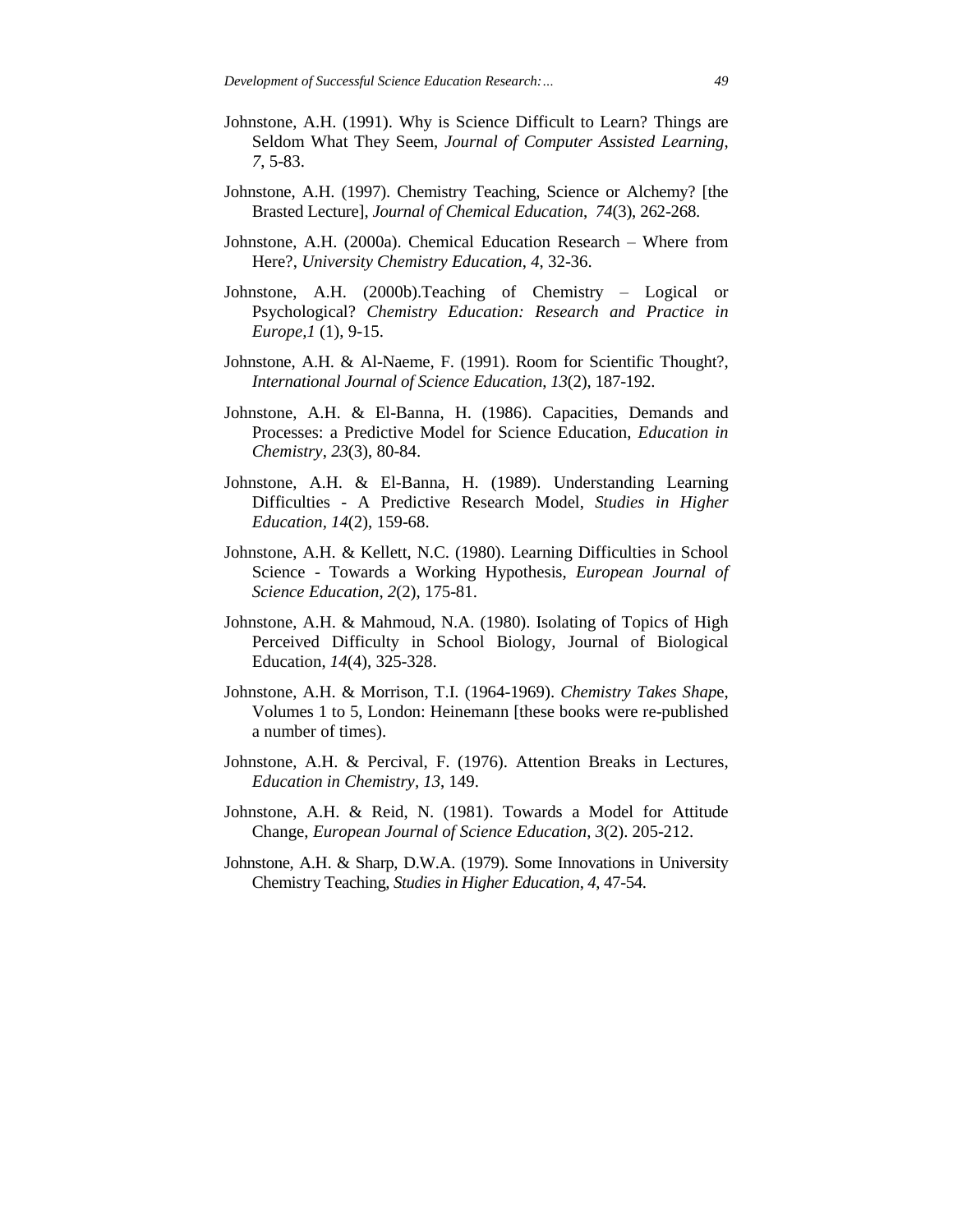- Johnstone, A.H. & Su, W.Y. (1994). Lectures a learning experience?, *Education in Chemistry,31*(3), 5-79.
- Johnstone, A.H. & Webb, G. (1977). *Energy Chaos and Chemical Change* (bridge book in Thermodynamics from School to University, London: Heinemann.
- Johnstone, A.H., McCarron, J.T. & Morrison, T.I. (1970). *Test Your Chemistry,* London: Heinemann.
- Johnstone, A.H., Morrison, T.I. & Reid, N. (1980). *Chemistry About Us,* London: Heinemann.
- Johnstone, A.H., Percival, F. & Reid, N. (1981). Is Knowledge Enough?, *Studies in Higher Education,6*(1), 77-84.
- Johnstone, A.H., Sleet, R.J. & Vianna, J.F. (1994). An information processing model of learning: its application to an undergraduate laboratory course in chemistry, *Studies in Higher Education, 19*(1), 77-88.
- Johnstone, A.H., Watt. A. & Zaman, T.U. (1998). The students' attitude and cognition change to a physics laboratory, *Physics Education, 33*(1), 22-29.
- Reid, N. (2003). *Getting Started in Pedagogical Research in Higher Education,* LTSN Physical Science, Higher Education Academy, Hull, ISBN 1-903815-07-X [https://www.heacademy.ac.uk/system/files/getting\_started\_ped\_rese arch.pdf]
- Reid, N. & Skryabina, E (2002). Attitudes Towards Physics, *Research in Science and Technological Education*, *20*(1), 67-81.
- Reid, N. & Skryabina, E (2003). Gender and Physics, *International Journal Science Education, 25*(4), 509-536.
- Slavin, R.E. (2002). Evidence-Based Education Policies: Transforming Educational Practice and Research, *Educational Researcher, 31*(7), 15-21.

## *Citation of this Article:*

Reid, N. (2019). Development of successful science education research: The contribution of the late professor Alex H. Johnstone. *Journal of Science Education, 1*(1), 39-50.